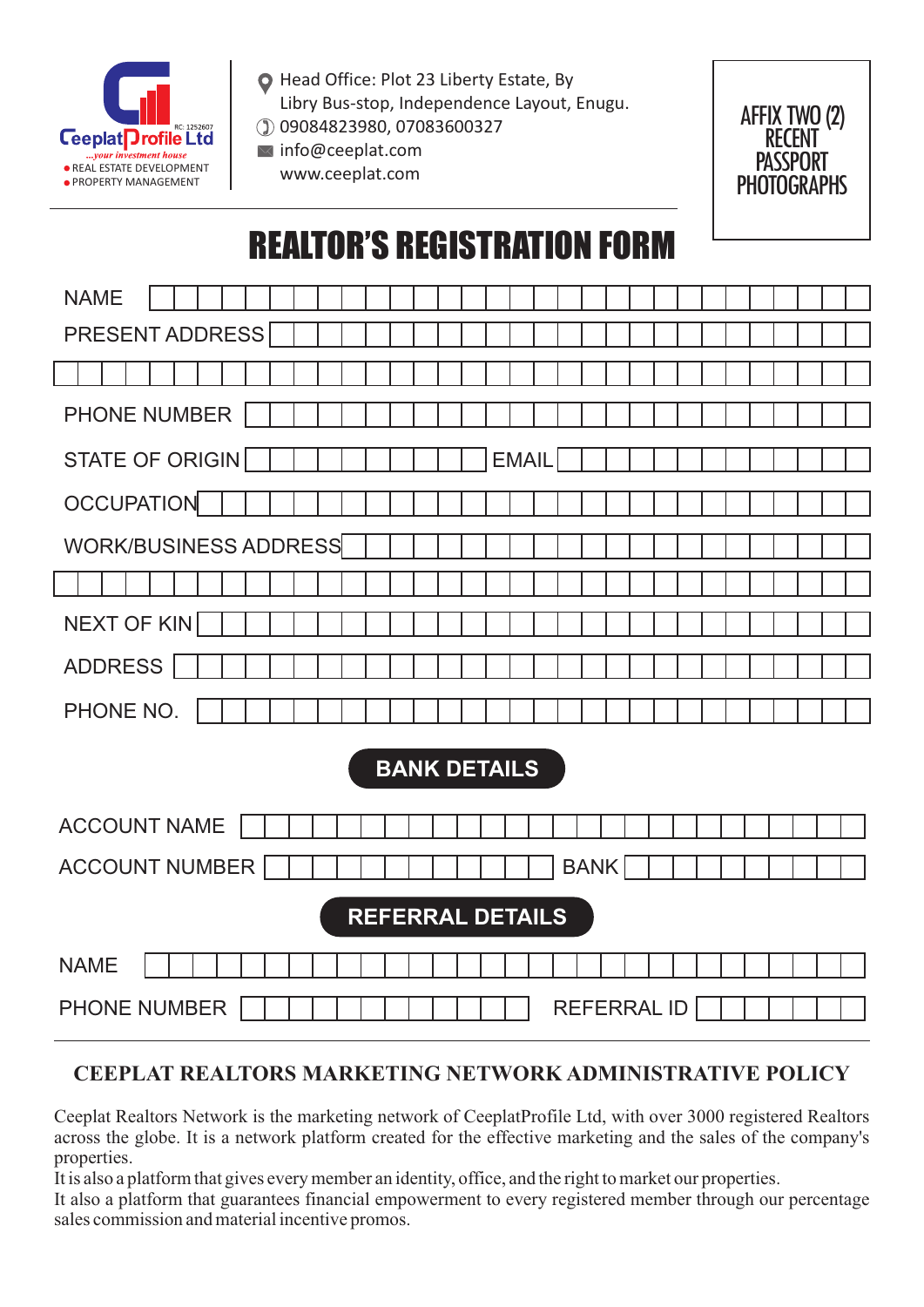This policy is made in line with our business principles aimed at creating order and the partway towards attaining the premier possible standard in the real estate sector world-wide.

All the Ceeplat registered Realtors are expected to read through the content of this policy, to ensure absolute compliance in order to harness a profitable and enviable relationship amongst the Ceeplat Realtors thereby building a great company with great Realtors.

**INCOMING REALTORS:** As a new member intending to register with Ceeplat Realtor's Marketing Network, please you are advised to read through this policy carefully before registering into our network.

Your confirmation of registration by the Company is conditioned on your acceptance of and compliance with the terms of this policy.

These policies apply to all Realtors. By signing these policy, you have agreed to abide by it. If you disagree with any part of the terms you're advised against registering.

### **WHERE AS THE POLICIES ARE AS FOLLOWS:**

- 1. **NO MISREPRESENRTATION:** No Realtor should misrepresent the company image of the company. No realtor should misinform or trick his or her client into subscribing to our estate schemes. Be straight forward in all your presentations, if you don't have the information for your client's questions, please call the admin or send your question on the company group WhatsApp for assistance.
- 2. **DISCLAIMER:**Ceeplatprofile Ltd will not be liable for any illegal involvement by any Realtor using our company I.D card.
- 3. **NO LOADING:** Realtors are not allowed to sell above the company set price per time as the company will not hesitate to return any excess pay by any client as a result of loading syndrome.

#### 4. **NO DISCOUNT:**

(a) Realtors are not allowed to grant any percentage discount on the company selling price. (b) The company can grant a percentage discount to an intending subscriber, however that must be in agreement with the realtor.

(c) Every discounted price granted per sales will attract deduction of the Realtor's commissions as follows"

From 15% direct to ---------10% commission From 5% indirect to \_\_\_\_\_3% commission From 3% indirect to 1.5% commission

- 5. **CAUSION ON CASH COLLECTION:**Realtors are not allowed to collect cash payment from Clients rather should encourage their clients to pay directly into company's designated accounts.
- 6. **CHEQUE COLLECTION:**If your client wants to pay with cheque, the cheque should be written in favour of Ceeplatprofile Ltd. Cheques collected should be paid into Ceeplatprofile designated account immediately after collection or be submitted to any of Ceeplatprofile Ltd office near to you.

Receipts and other documents are issued only after cheque has cleared and subscription form filled and submitted to our office.

7. **SUBSCRIPTION FORM & TERMS AND CONDITIONS:**This document is what validate payment and subscription into our estate scheme. Until the subscription form is completely filled and submitted to any of our offices respectively, the payment and subscription remains invalid and unrecognized by the company and commission payment will be suspended. Therefore, every Realtor is expected to follow up his or her client to ensure they adhere to our estate subscription due process. This is to combat the evil in the land where kidnappers will use company's account to receive their ransom and Yahoo boys also using same medium to launder money thereby implicating the company.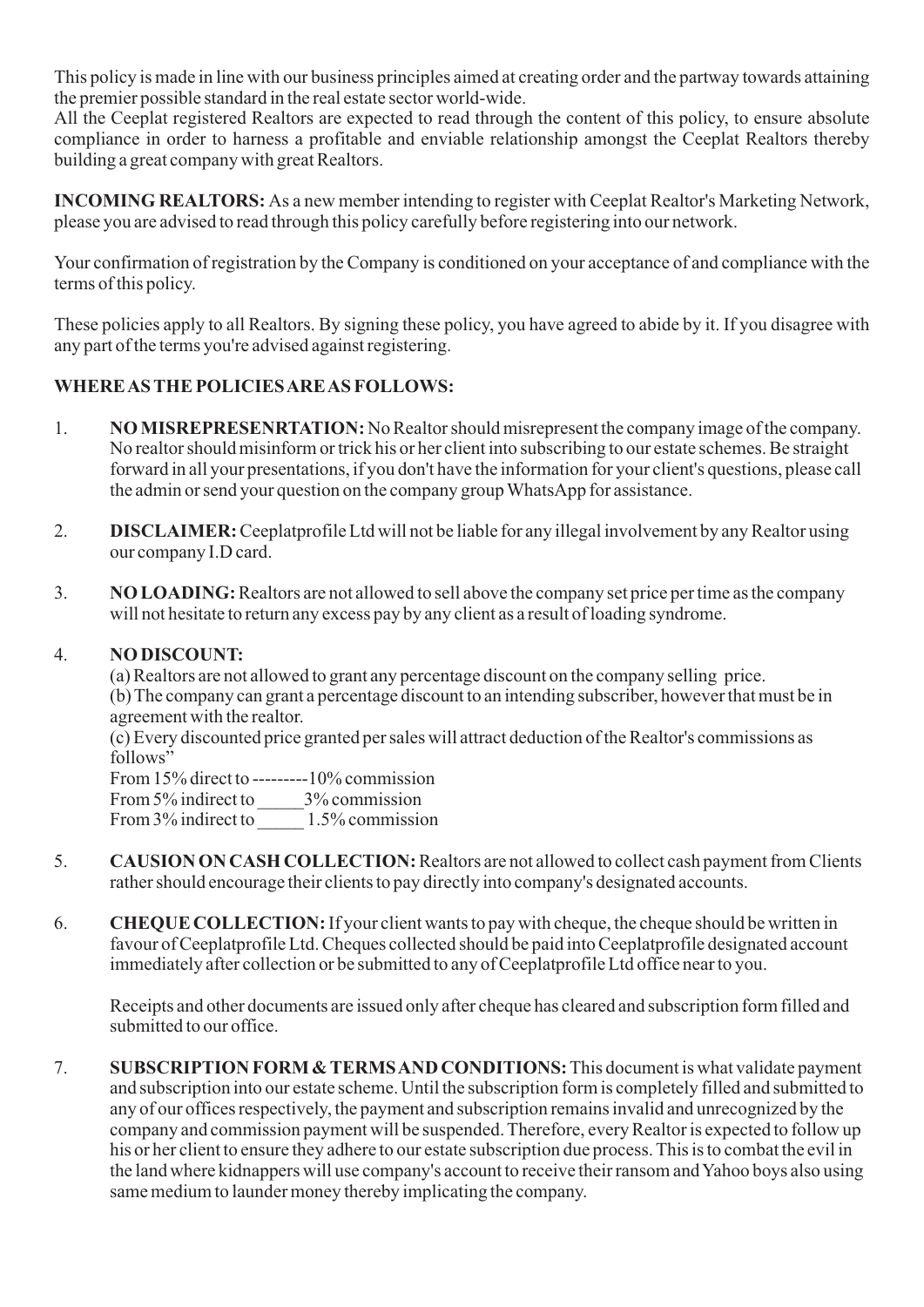#### 8. **COMMISSION PAYMENT:**

(a) Commission payment can only be delayed for more than 24-hour base on the following factors; (a) Bank network problem and late cheque clearance (b) Payments made late hour on Fridays. © Late submission of client subscription form)

(b) In line with Federal Inland Revenue Service (FIRS) vat remittance law, Ceeplatprofile Ltd observes 7.5% Vat deduction on every commission payment.

(c) Ceeplatprofile Ltd does not pay realtor's commission on the 10 % surcharge attached to Conner piece plots and commercial plots

9. **COMMISSION MANIPULATION:** Manipulation of Realtor's commission is a big crime in Ceeplatprofile Ltd. It is highly prohibited and punishable by expulsion from the Ceeplat Realtors Marketing Network. Therefore, no Realtor should conduct him/herself dishonestly.

#### 10. **REGISTRATION:**

- (a) Realtor's registration is free in Ceeplatprofile Ltd.
- (b) Couples registering under each other as up line or down line is highly prohibited and punishable by expulsion from the Ceeplat Realtors Marketing Network. Under Ceeplat Realtors Marketing Network, Couples are regarded as one realtor. Ignorance of this is not an excuse.

#### 11. **YOUR ENTITLEMENTS AS CEEPLATREALTOR:**

- **·** 15% direct commission per plot sold.
- **·** 5% indirect up line commission per plot sold.
- **·** 3% indirect up line commission per plot sold.
- **·** Free marketing Fliers.
- **·** Free Training/seminar and workshops
- **·** You Participate in all our Realtor's incentive promos and offers.
- 12. **ID CARD:** If you need Ceeplat Company's ID cards, you will pay a fee.
- 13. **GHOSTREALTORS:**Registering your mother, children, husband or wife, brothers and friends who may be in the village and not even aware of what is called real estate or using your multiple bank accounts with different names with the aims to manipulate commission is highly prohibited and punishable by expulsion from the Ceeplat Realtor's Marketing Network.
- 14. **INNACTIVE REALTORS:**When all investigation reports prove that a realtor has quitted real estate marketing by any reason or still onboard but has stopped marketing our estates, making no sales, does not attend any of our programmes for 2 years, such Realtor is considered a ghost realtor and therefore stands disqualified from receiving indirect commission payments from Ceeplatprofile Ltd.
- 15. **DEMISE:**In the case of demise, such realtor's direct and indirect commission payment comes to a stop.
- 16. **SABOTAGE:** Snatching of a fellow Realtor's client or success line is highly prohibited and offenders will be disqualified and membership terminated.
- 17. **CONSPIRACY:**Any Realtor or group of Realtors who are found conspiring to impersonate client ownership on sales, in order to manipulate commission will face a penalty by forfeiting their due commission of that sales respectively or be face the option expulsion from the Ceeplat Realtor's Marketing Network.
- 18. **INSTALLMENT PAYMENT PLAN:** Realtors are to follow up on their clients to ensure they strictly adhere to their selected payment plans.
- 19. **CLIENT'S UPDATES:**Every Realtor is expected to constantly update his or her client on every development plans, policy updates, reviews on sales price, documentation fees and development levies as may be rolled out by the company per time.